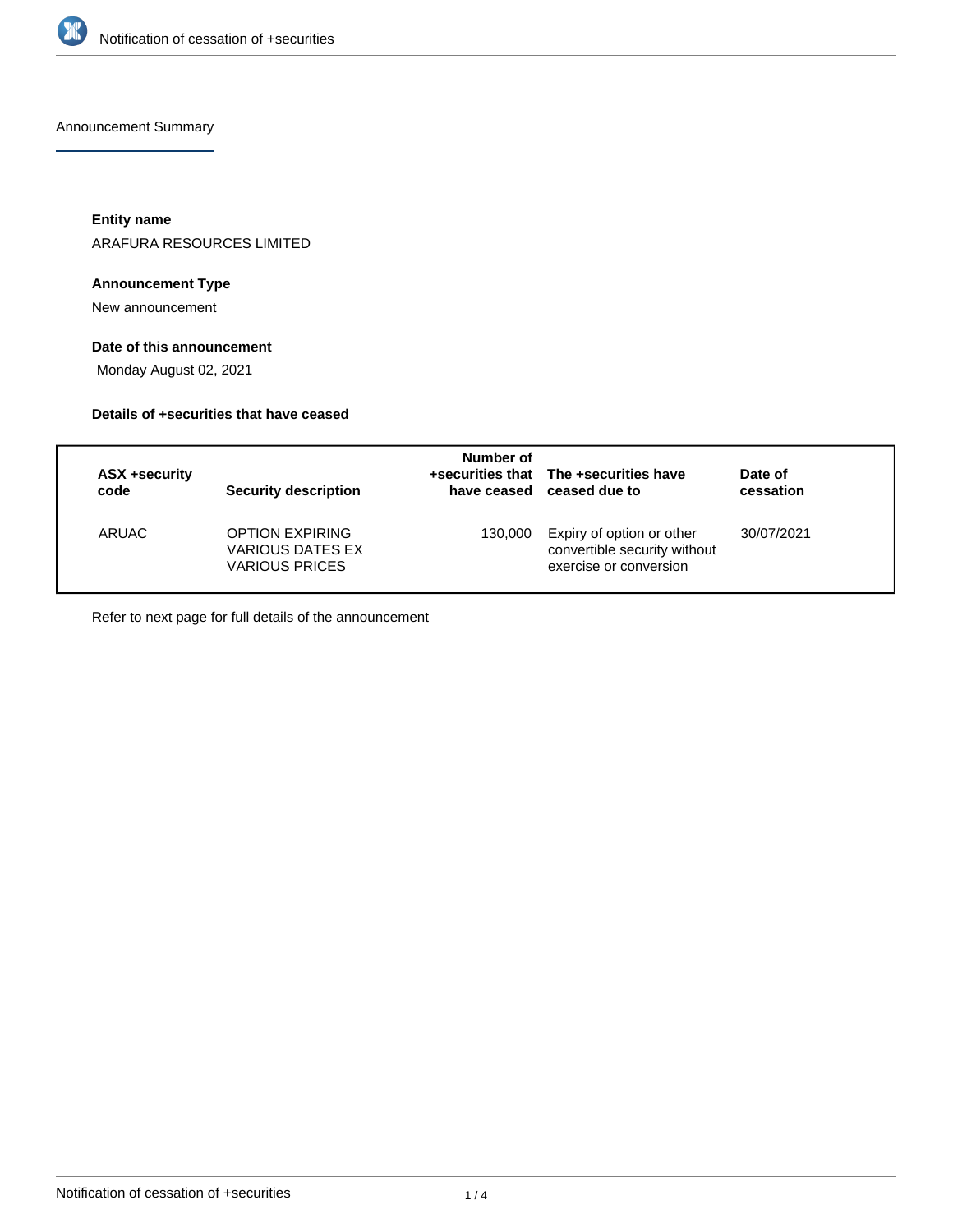

Part 1 - Announcement Details

### **1.1 Name of +Entity**

ARAFURA RESOURCES LIMITED

We (the entity named above) provide the following information about our issued capital.

**1.2 Registered Number Type** ABN

**Registration Number** 22080933455

**1.3 ASX issuer code** ARU

**1.4 The announcement is** New announcement

# **1.5 Date of this announcement**

2/8/2021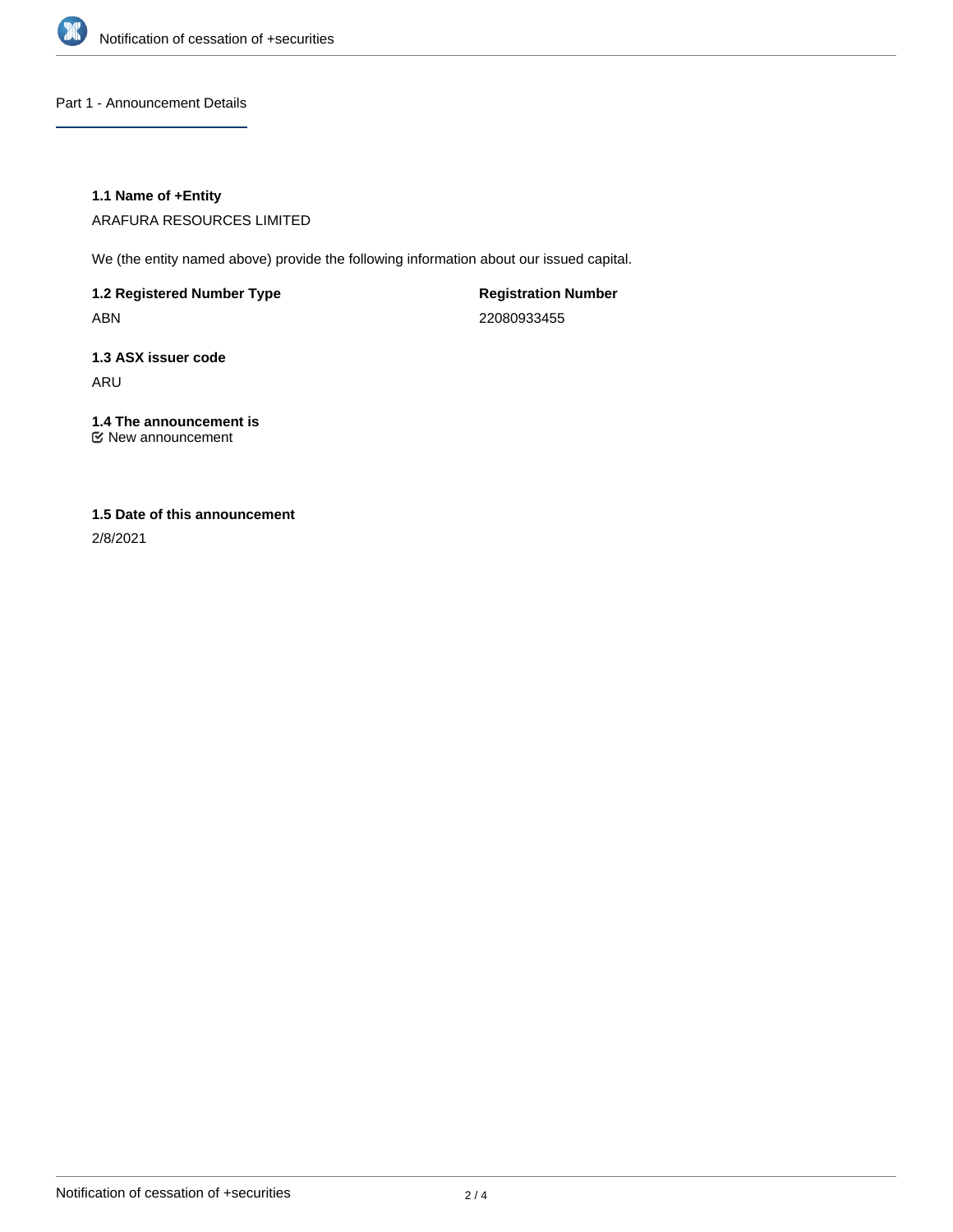

#### Part 2 - Details of +equity securities or +debt securities that have ceased

#### **ASX +Security Code and Description**

ARUAC : OPTION EXPIRING VARIOUS DATES EX VARIOUS PRICES

## **Unquoted +equity securities that have ceased**

**Number of securities that have ceased**

130,000

## **Reason for cessation** Expiry of option or other convertible security without exercise or conversion

**Date of cessation** 30/7/2021

**Is the entity paying any consideration for the cessation?** No

#### **Any other information the entity wishes to notify to ASX about the cessation?**